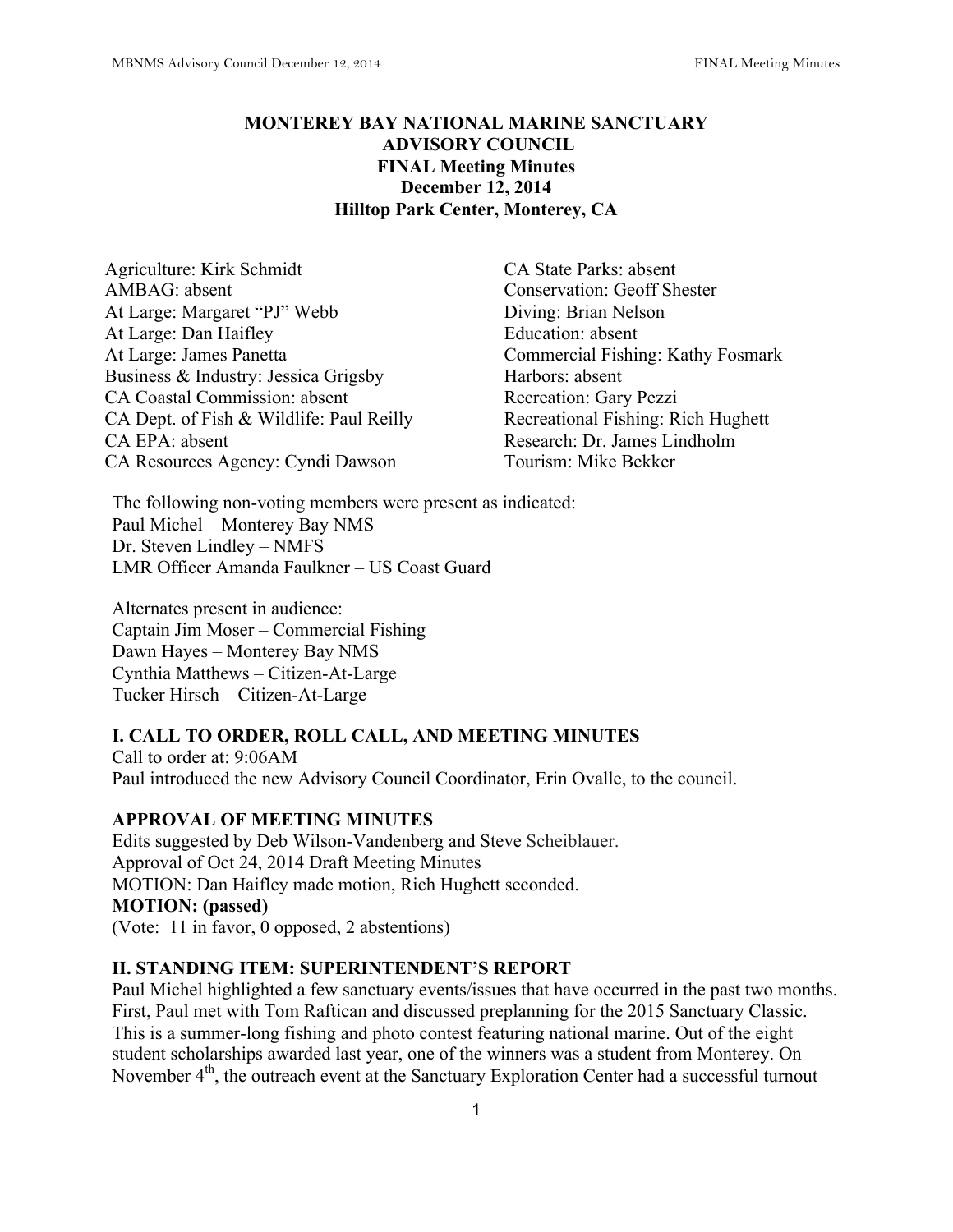and was a great opportunity to partner with local businesses in the recreation and tourism sector. Paul attended the Monterey Bay International Trade Association meeting on December  $3<sup>rd</sup>$ . MBITA has been going through a branding effort in Monterey Bay to boost the idea of Monterey as a super economic region. Presentations are available on the MBITA website (http://www.mbita.org/). Earlier this month MBNMS staff attended the CA State MPA collaborative initiative meeting in Sacramento. There are 14 MPA collaboratives, which are forums for dialog and action about education/outreach, enforcement, research and monitoring in state MPAs. Some have received small amounts of funding for specific projects. MBNMS issued a letter of authorization this week for the California Coastal Commission's coastal development permit. This allows CalAm to test the viability of drawing from the aquifer. Test wells are near the CEMEX plant in Marina, CA. CalAm is drilling below the seabed, and construction is currently underway. There will be a need to do a follow-up action to authorize the discharge through the regional sewer outfall. The science team has been preparing for a 9-10 day mission at sea aboard the NOAA research vessel, *Schimada*, taking place in May 2015. The team will be going out to the Davidson Seamount to conduct research on the seamount itself, at mid water and at the surface. There will be a lot of outreach and media efforts to spread the word of this mission. Recruitment for vacancies on the council is currently open for the education primary and conservation alternate seats. The announcement and applications for these vacancies were sent out and are available on the Sanctuary website.

Advisory Council Member Discussion:

Questions were raised regarding the Coastal Development Permit and Davidson Seamount mission. One question surrounded how deep the Sanctuary's legal purview goes into the Earth. Paul stated that the Sanctuary's jurisdiction goes below and through the seabed. For more information on the CalAm project and how the Sanctuary weighed in, contact Bridget Hoover, Water Quality Protection Program Director for MBNMS. Members also wanted to know if there were any other agencies collaborating on the Davidson Seamount mission, besides NOAA. Paul stated that partnerships are being formed right now. For more information, contact Andrew DeVogelaere, the mission's Principal Investigator.

## **III. PUBLIC COMMENT FOR ITEMS NOT ON THE AGENDA**

There were no public comments.

# **IV. ACTION ITEM: SAC CALENDAR FOR 2015**

Paul Michel proposed the 2015 Advisory Council Calendar. He pointed out there will be a total of six meetings next year. The February  $20<sup>th</sup>$  meeting will likely be in Watsonville/Salinas. Topics include the revised introduced species rule, the revised charter, an AQWA update, and a presentation on the Conservation Working Group work plan. April 17<sup>th</sup> will be in Santa Cruz and include updates from the SEC, updates from all volunteer and citizen science programs, and an update on the condition report, a precursor to the management plan update. On June 19th, a large focus will be on the management plan. The goals of that meeting are to revisit what is in the plan, learn the status of each action plan and prioritize the actions. On August  $19<sup>th</sup>$ , the joint meeting with GFNMS will take place and will most likely be in Half Moon Bay. Topics for that meeting are being developed. On October 23<sup>rd</sup>, the meeting will be in Cambria, and include a Coastal Discovery Center update as well as presentations on southern region issues. The December  $11<sup>th</sup>$  meeting will be in Monterey and will focus on the 2016 Advisory Council Calendar as well as continue with management plan updates.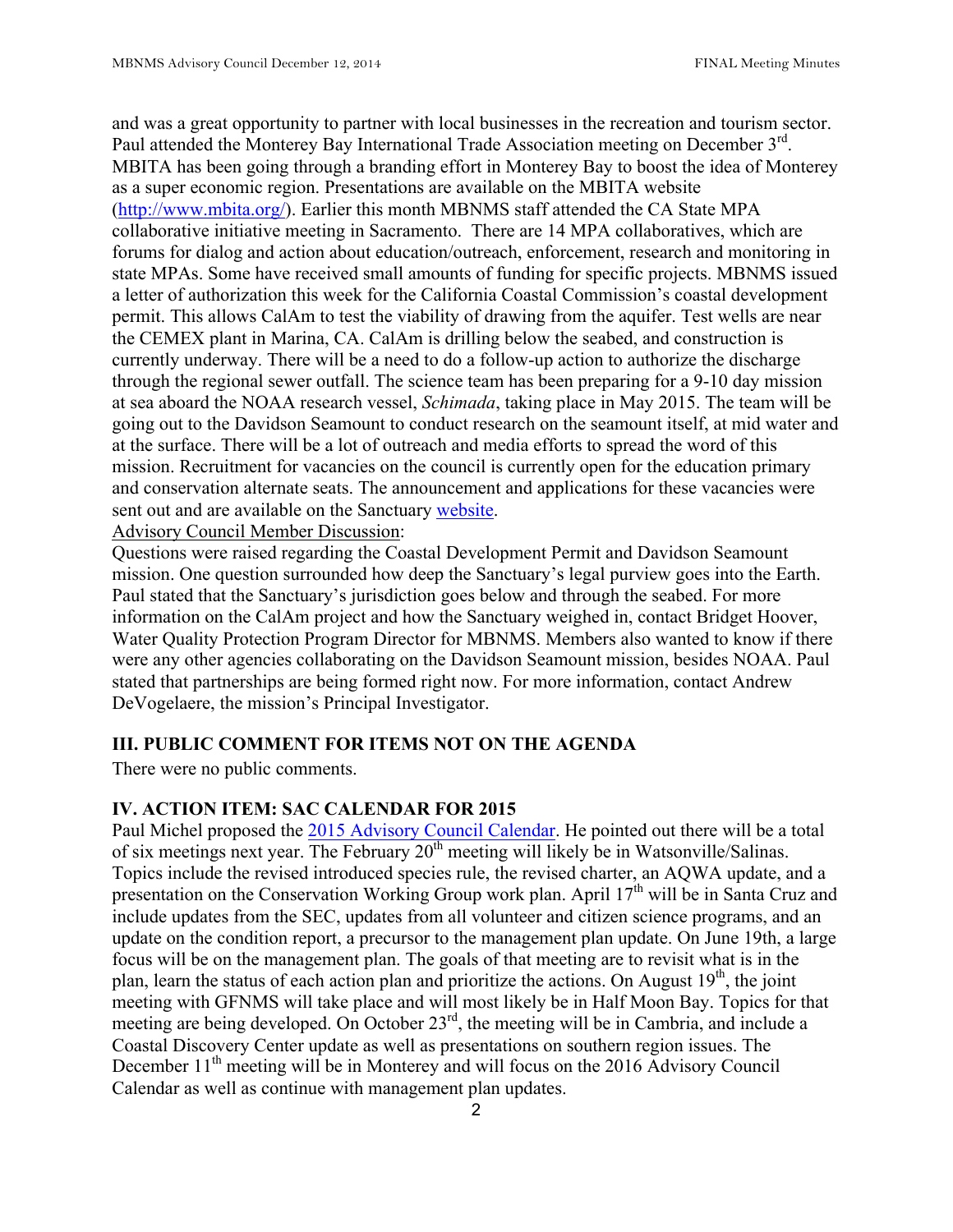### Advisory Council Member Discussion:

Members suggested additional meeting topics including a detailed update on recreation and tourism and how it relates to community involvement. It was asked whether or not there will be management plan "homework" for working groups to complete before the June meeting. Paul clarified that he is working on a master plan schedule for all working groups involving specific requests related to the management plan. This will be made available as soon as possible. Paul also added that he would like there to be approximately five public scoping meetings on the management plan. A communications and outreach effort will take place in conjunction with the management plan update. Since this draft calendar was not provided to members prior to the meeting, PJ Webb, chair, and Paul Michel, superintendent, decided not to take a vote on the 2015 Advisory Council Calendar. Instead this was used as a brainstorming session to flesh out meeting topics. It will be provided to Advisory Council members after the meeting, and open for edits.

## Approval of 2015 Advisory Council Calendar **MOTION**: none

## **V. INFORMATION ITEM: SAC CHARTER REVISION**

Dawn Hayes reported the charter is undergoing further revision and there are five key areas to address. First, edits were made to how the Youth seat is defined and why, with the age range the Advisory Council outlined, this would have to be a college/student seat for individuals attending a college or university. Second, the term limits policy was redefined. It is important to understand the term limit applies to the seat (primary and/or alternate). Third, industry/groups cannot sit in on the selection process of candidates; however they can make recommendations. It is important to keep the language clear not stating a recommendation is mandatory, but is strongly recommended. Fourth, quorum was redefined as being established at the beginning but needed to be maintained throughout the meeting. If a quorum is not present, a vote cannot be made; however the meeting can continue with information items. Headquarters is looking at incorporating the protocols into the same document as the charter. The plan is to submit an extension for the current charter for April, in order to cover any new revisions that could occur between now and December  $31<sup>st</sup>$ , which is when the charter expires. The charter working group will get back together in mid-January and finalize the draft, and it will come out to the council for review in time for the February Advisory Council meeting. This is only a broad update and the Advisory Council will consider the charter in February.

Advisory Council Member Discussion:

Members asked questions about the policy regarding industry involvement in the selection process and clarifications on the recruitment process. In regards to the role that industry plays in selecting a new member, Dawn clarified that the working group wanted to ensure that candidates were connected to his/her constituency that he/she is representing. There was a request to get a memo from Headquarters regarding industry or group involvement in order to clear up any confusion. Overall support was shown for combining the charter and protocols into one clear, concise document. In regards to recruitment, Dawn provided a brief outline of the process and noted that a subcommittee from the Advisory Council is chosen and then reviews and comments on applications. Once a candidate is proposed by the Superintendent, Headquarters completes official background checks and the ONMS Director makes the decision. A recruitment subcommittee was established with the following volunteers: Dan Haifley, Jessica Grigsby, PJ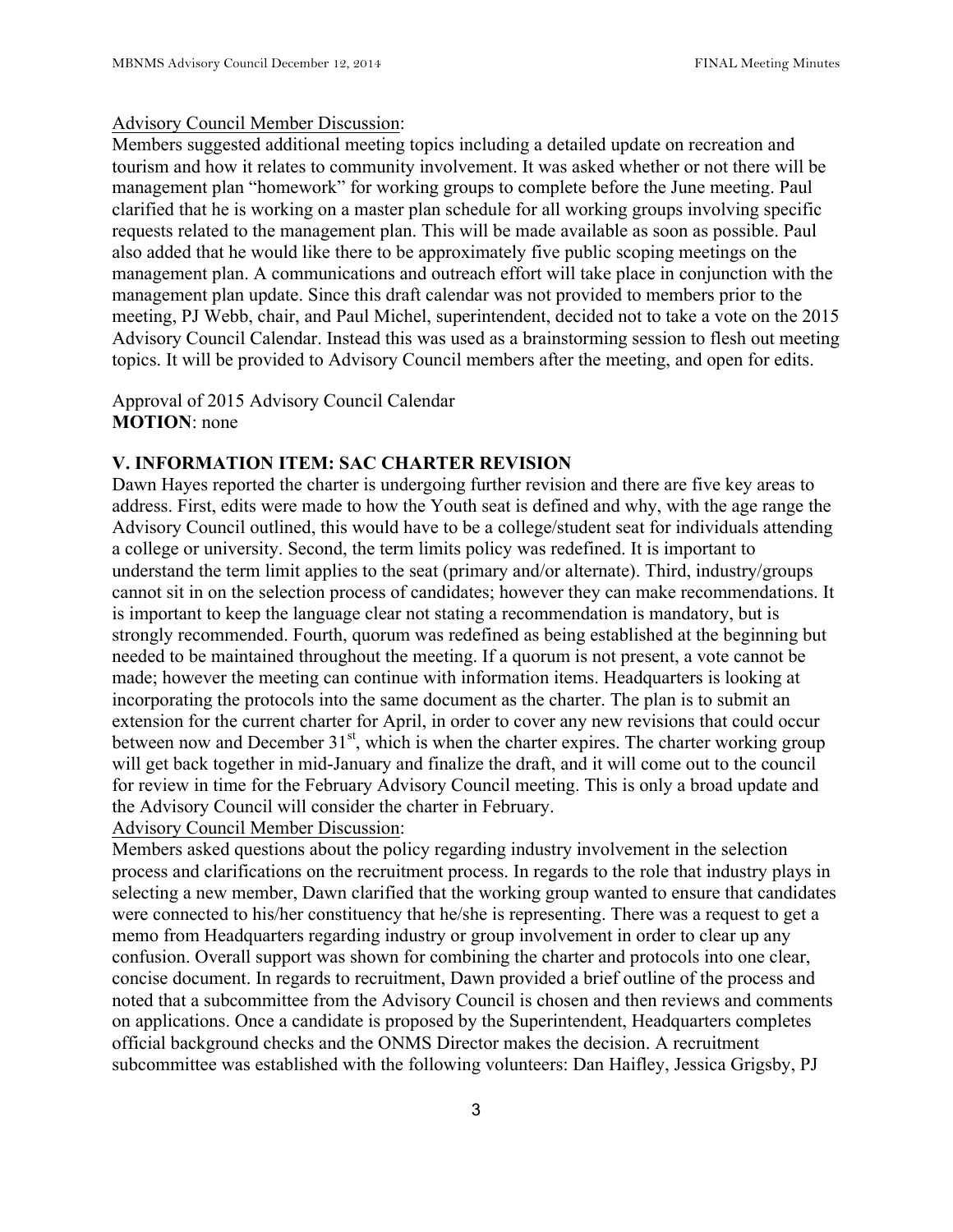Webb, Brian Nelson, Geoff Shester, Mike Bekker, Cyndi Matthews, and Kathy Fosmark. The review process will begin in January.

# **VI. INFORMATION ITEM: MARINE BIODIVERSITY OBSERVATORY NETWORK, HOW IT RELATES TO SANCTUARY CONDITION REPORTS AND INTEGRATED ECOSYSTEM ASSESSMENTS**

Andrew DeVogelaere reported on the Marine Biodiversity Observatory Network (MBON) and its connection to multiple Sanctuary programs. One of the programs used to monitor the status of different Sanctuary sites is the Sanctuary Integrated Monitoring Network (SIMoN). SIMoN is one of the key programs used to track monitoring efforts within different ecosystems of the region. Historical data are compiled by SIMoN staff and disseminated through the SIMoN website. Andrew went on to explain Sanctuary condition reports and how they are related to the management plan. Condition reports are structured by 17 different questions organized by habitat type. The MBNMS is broken up into offshore, nearshore, and estuarine sections. In the past, SIMoN data, input from experts, and literature reviews were used to answer the questions. Now, the condition reports will incorporate the Integrated Ecosystem Assessment (IEA) to determine the key parameters to measure to avoid an extensive compilation of data. MBNMS is working with NMFS to develop a way to conceptualize how the habitats are doing within the Sanctuary. The goal is to collect data on the different parameters then select which indicators (i.e. water quality, sea level height, shorebird population, etc.) would be used to help answer a specific question. For example, the question about eutrophication condition in the Elkhorn Slough would require information on nutrient concentrations. In essence, the IEA is going to help focus the process of completing the condition reports. Additionally, the Marine Biodiversity Initiative is going to help in gathering some of those data and make it available instantaneously on the web. Many other partners are involved in this effort such as MBARI, Stanford, and the Southwest Fisheries Science Center. A lot of this work is being developed but all of these groups are determined to successfully answer management questions. For instance, Stanford is interested in analyzing environmental DNA by collecting water samples with the hope of establishing a bank of biological information. In summation, SIMoN tracks monitoring of individual habitats, condition reports use monitoring information and experts to assess ecosystem health, the IEA will help pick the parameters to focus on, and MBON will gather data and present the information in a real-time format so we know more about the status of the Sanctuary. For more information on the 2009 condition report, follow this link: http://sanctuaries.noaa.gov/science/condition/mbnms/welcome.html Advisory Council Member Discussion:

Members asked questions concerning institutional/agency partnerships, involvement with state managed agencies and corresponding funding associated with SIMoN and the Marine Biodiversity Initiative. Andrew clarified some of the institutions involved with SIMoN include other NOAA organizations like the Fleet Numeric Marine and Oceanographic Center and the Naval Postgraduate School. Funds were contributed mostly from NASA, NOAA and several other groups and then dispersed to each institution/research group. Right now, very little state fisheries data are acquired for the Marine Biodiversity Initiative; however Andrew hopes to utilize data sets in the future. Additional questions surrounded the Stanford environmental DNA project and the Davidson Seamount mission. Analyzing environmental DNA would cost considerably less money compared to operating a ROV or sending divers to collect data. Even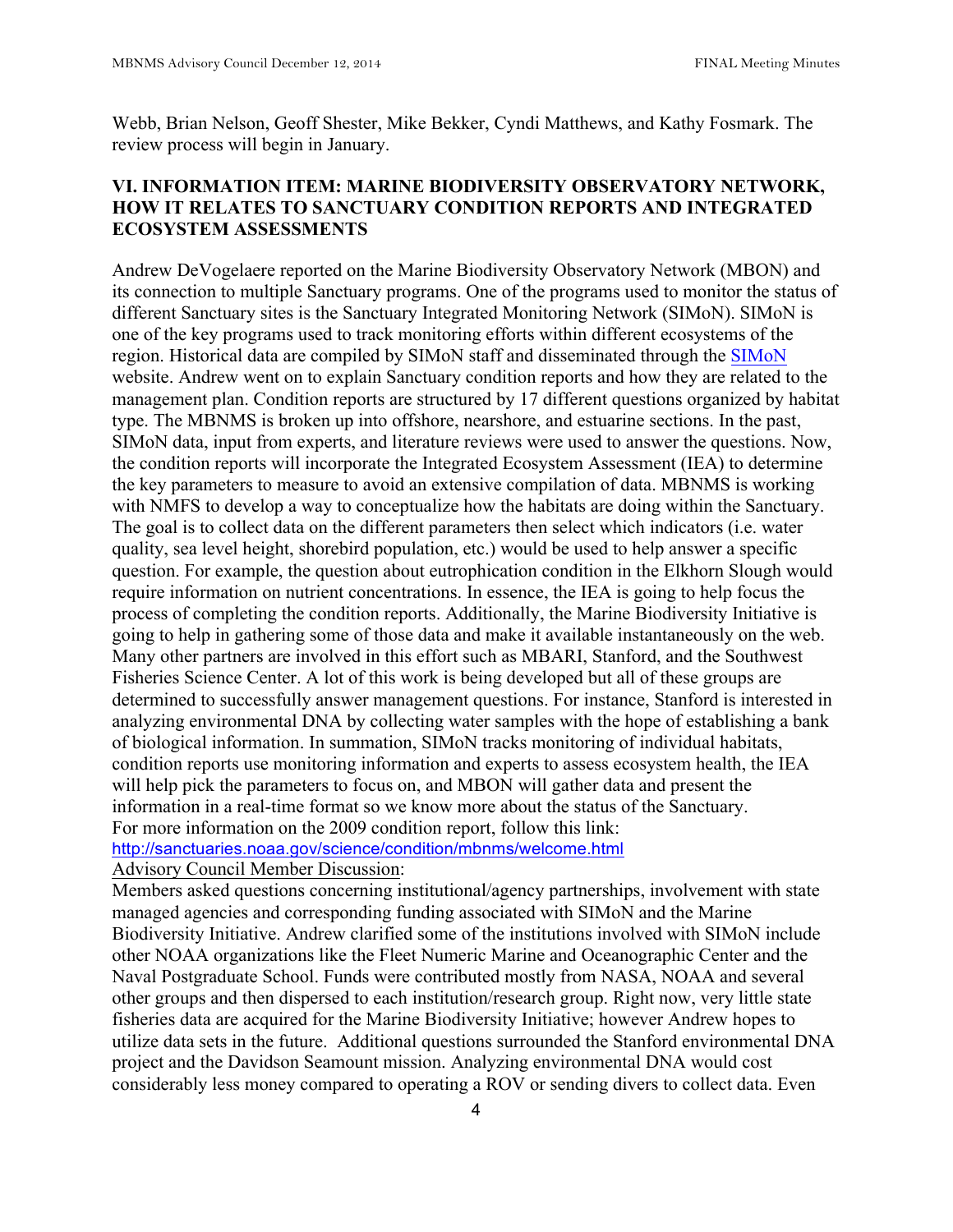though there are some pros and cons, this project has a lot of potential to establish baseline DNA data. The Davidson Seamount mission set for May 2015 will involve oceanographic and midwater surveys, which have yet to be done. The research team is looking to bring a drone to compare surveys from the ship. The team also plans on bringing in some form of media coverage.

## **VII. STANDING ITEM: WORKING GROUP UPDATES**

Conservation: The Conservation Working Group met earlier this month at Elkhorn Slough. Geoff Shester proposed a draft work plan the CWG members developed at their last meeting. The purpose of developing a new work plan is to help refocus and determine the future direction of the working group. At their last meeting members discussed topics of interest such as whale disentanglement, leatherback sea turtle conservation, alternative energy development, and acoustics/noise. Geoff explained each topic has its own set of objectives and outcomes to fulfill. The idea would be to work on projects deemed of value and help the Sanctuary. Overall, the CWG is asking for approval from the Advisory Council on the draft work plan so it is a proactive effort. The intention is to include the draft work plan as an item on the February agenda so it can be discussed in detail and receive feedback from Advisory Council members.

Education: Paul reported the Monterey Bay Environmental Educators group met with the SEP last month to collaborate and share information. Paul stated the SEP is going to be more actively involved during the management plan update.

Research: James reported the RAP did not have a meeting in November but will meet in January 2015. They have discussed their own work plan and refocusing future projects. The RAP would provide insight to groups needing information rather than pursuing specific topics of interest. James and the RAP are willing to indulge in any interests of the Advisory Council or the Research Team. James is in close contact with Andrew DeVogelaere and the Sanctuary Research Team to figure out future projects.

Recreation and Tourism: Paul and Brian Nelson reported there has been a bit of a hiatus, however the Recreation and Tourism group would like to revive the newsletter to appear more consistently in 2015 to maintain the co-branding effort of the Sanctuary. The purpose is to make the newsletter and all of its information easily accessible for businesses to use. It is also useful for Advisory Council members to connect with their constituencies. Brian stressed the importance of branding through consistency. Ultimately, he would like to get the Recreation and Tourism group back together, formalize meetings, and regularly send out the newsletter because it had received positive feedback in the past.

## Advisory Council Member Discussion:

Council members discussed the CWG's proposed draft work plan and agreed it should be an item on the February meeting agenda. Paul stated this direction of the CWG could help increase the attendance and input from members. Additional input was provided on how to send out the Recreation and Tourism newsletter more often. One suggestion is to send out newsletters seasonally. It may help to work on the majority of projects in winter and have previously made content ready to publicize in the summer.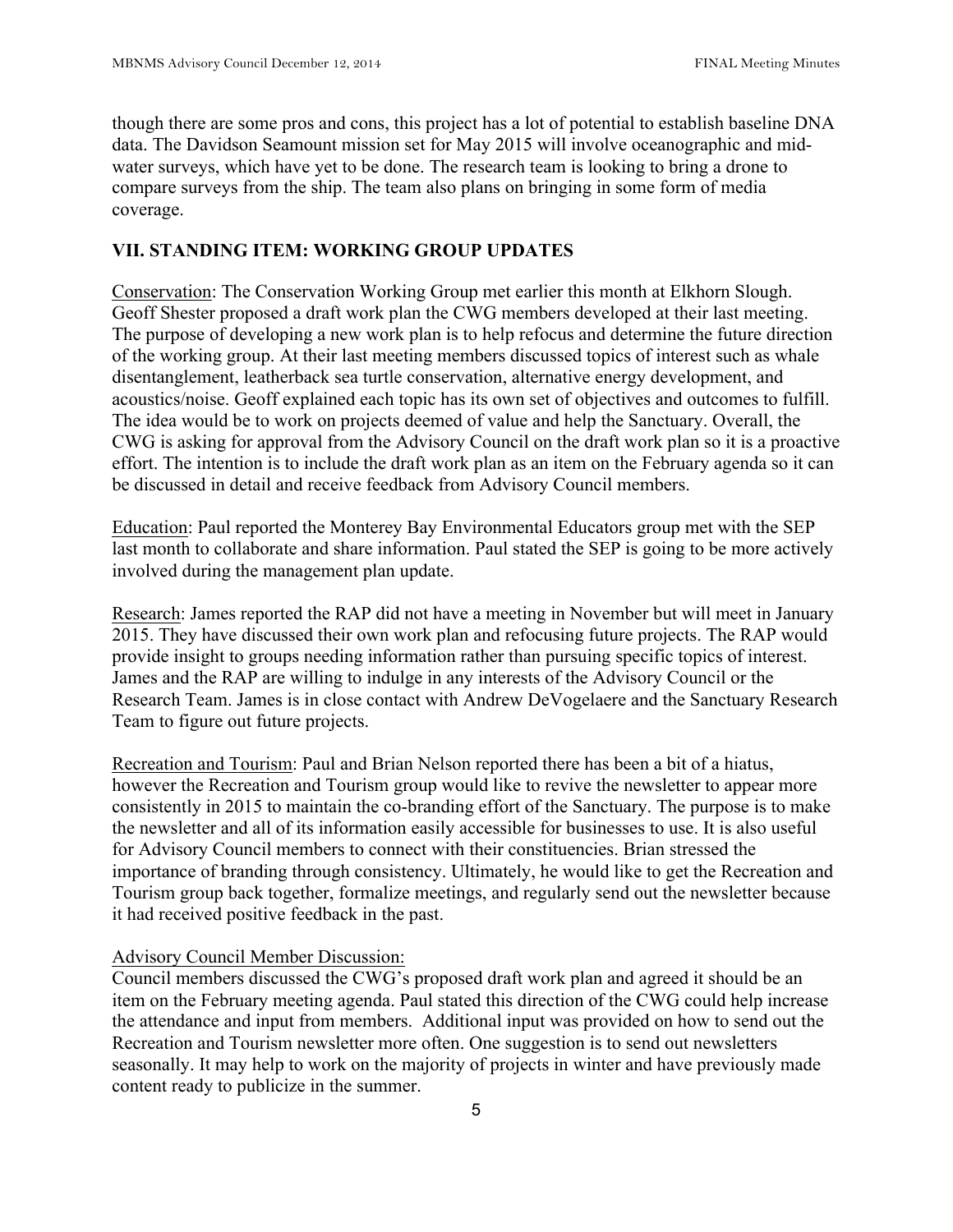#### **VIII. ADVISORY COUNCIL MEMBER ANNOUNCEMENTS/REPORTS**

Captain Jim Moser: Even though he is not on the water this time of year, it has been a good crab season so far and the Santa Cruz Harbor held up through the recent storm.

Cynthia Matthews: shared an article appearing in the *Santa Cruz Sentinel* earlier this week. The article focused on a documentary about sustainable seafood along the California coast. The emphasis is on reshaping the way fishermen do business in an era of sustainability. The documentary will be shown on PBS. It is called, "Of the Sea." She reiterated it exhibits a good link between commercial fishing and sustainability.

James Lindholm: The *Sanctuary Currents* Symposium is scheduled for Saturday, April 25<sup>th</sup>. The call for research posters went out on Tuesday, December, 9<sup>th</sup>. Dr. Pete Raimondi from UC Santa Cruz is the Ricketts Award speaker this year. The theme centers on citizen science. Posters are due by February 27, 2015. Details for submitting posters are available via the SIMoN website.

Amanda Faulkner: Living Marine Resources Officer USCG reported she is part of the enforcement of Sanctuary regulations in the northern region. She is available to provide information to the Advisory Council on related issues.

Brian Nelson: there has been some success with the *Dive News Network*. They ran an article a few months ago covering Monterey Bay and mentioned the Sanctuary. Brian also provided a *Dive Training* magazine to members reporting on the NMS dive program. In two months, *California Dive News* is going to do a spread on the program as well in order to build brand, similar to what is currently done in dive shops. Crab pot removal funding for next year is underway, funds are continuing to be raised. Help and consideration are appreciated in the grant application process. The Dive newsletter will be out next week.

Dr. Steve Lindley: NMFS is developing outreach material that may be useful to the Sanctuary. This material is about the past, present and future of Chinook salmon in Central California. NMFS is pursuing a Preserve America Grant to support the project, focusing on the Sacramento River area and the fishing industry. A paper by Nathan Mantua and James Johnstone was published in the Proceedings of the National Academy of Sciences a couple of months ago that received national and international press attention. With these early, strong rains this year, there has been a strong run of Coho salmon coming into central California.

Jessica Grigsby: highlighted she was involved in the event to celebrate the 50<sup>th</sup> Anniversary of the Santa Cruz Harbor. Jessica reported it was a well-attended event offering various activities, bringing in crowds of people, which in turn brought businesses. In the future, Jessica would like to coordinate with working groups to implement some of the plans that went into the Santa Cruz Harbor event and hopefully gain similar results.

Geoff Shester: there has been a positive impact on Pacific Herring this season with good spawning events. Additionally, there's been a positive collaboration between the fishing industry, the Department of Fish and Wildlife and the NGO community regarding management of forage fish. A plan is in the works to develop an ecosystem based management plan through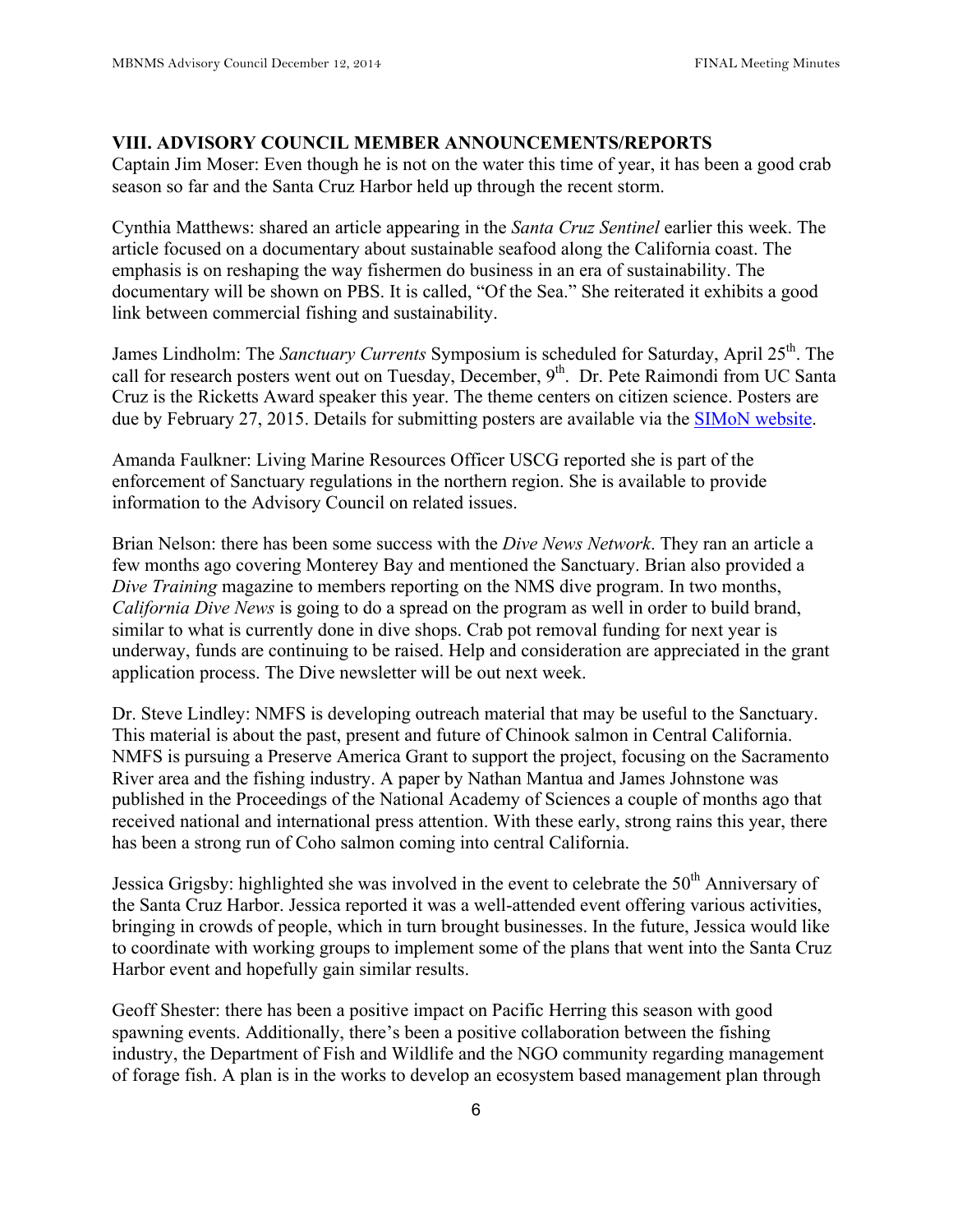the state of California to be mostly funded by outside sources. There has been some movement in the Pacific Fishery Management Council regarding the finalization of the plan to establish a set of hard caps on the bycatch of certain endangered whales and turtle species that would shut the swordfish drift gillnet fishery down if those caps were exceeded. Final action on that topic is scheduled for March 2015.

Rich Hughett: this has been a strange fishing year coming from a recreational fishing standpoint. Salmon season started and it ended relatively quickly, lasting about two weeks. There are very few sea bass this year compared to previous years. This year has been great for lingcod and crab, creating a lot of excitement in the area. Unfortunately there have been at least three instances where crab poachers have taken crab out of crab pots. Rich commended the Whale Entanglement Team for its efforts in disentangling whales. He is in the process of procuring funds through Fish and Game commissions to support whale disentanglement programs.

Paul Michel: the Sanctuary will participate in the upcoming Whalefest event on Saturday, January 24<sup>th</sup> on Fisherman's Wharf 10AM-5PM. MBNMS staff has been busy working on exhibit upgrades. They are working with some funds to upgrade current exhibits to determine what resonates with the public and what doesn't.

PJ Webb: Right now elephant seal males are coming on shore, followed by females and a subsequent explosion of tourism. With the boom in tourism, several problems have arisen. First, elephant seals keep going to HWY 1 and popular public beaches, luring many tourists to capture photos/video often in an unsafe proximity to the seals. Second, Pangas are still showing up. The individuals on the last Panga got caught and were arrested on shore. Third, there's been a lot of erosion due to the drought and hikers using non-designated trails. As a result, there's been a loss of vegetation, increased runoff and sedimentation with the recent storms and subsequent erosion. PJ is receiving a lot of constituent input on drones in the Sanctuary, which continues to be a harassment issue for bird habitats. There have been unusual mortality events in the southern region including, fur seal pup strandings, starving California Sea Lions, and large numbers of deceased Grebes. There have been collaborations between CA State Parks, Sanctuary staff and universities to help educate tourists about the wildlife and the dangers of negatively interacting with the animals and their habitat.

Dan Haifley: Next year a campaign to obtain hundreds of acres of public trust land, north of Santa Cruz, will take place. The goal is to obtain national monument status. Land will be set aside for public use (i.e. hiking trails). The Sempervirens fund is leading the effort and there will be an event on February  $12<sup>th</sup>$  at the Kaiser Permanente arena in Santa Cruz. The acreage is currently called the Coast Dairies Property and the proposed name would be the Santa Cruz National Redwood Monument.

Kirk Schmidt: Surface water toxicity levels in agricultural areas have dropped to the point where the majority of sampling of this water is non-toxic to invertebrates and vertebrates, especially fish. Monterey County is proceeding with a project called, The Tunnel, which would connect Lake Nacimiento with San Antonio reservoirs and increase water management capacity.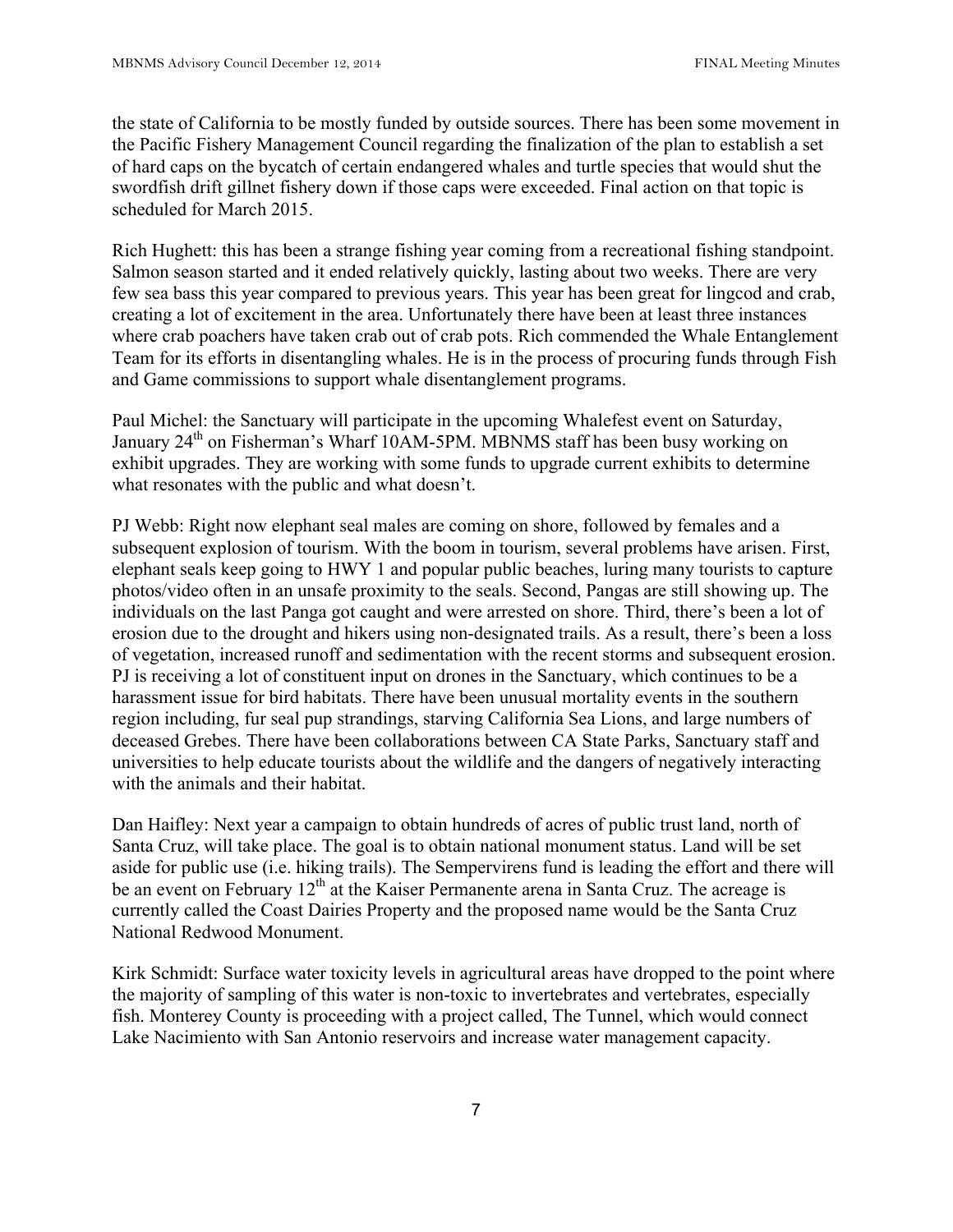Cyndi Dawson: On December 2<sup>nd</sup>, the Ocean Protection Council met and adopted the California Collaborative Approach, the MPA partnership plan. This document came together over the last year and a half and involved a massive effort amongst state agencies, fishermen, California tribes, and a variety of stakeholders. There are 14 collaboratives running from Del Norte County to San Diego County. They all have leadership in place and each collaborative received a \$10,000 start-up grant to identify a local project. The central focus is to establish an entity that will effectively bring local concerns to the State.

Michael Bekker: a lot of new City Council members have been sworn in and ought to be brought up to speed with Sanctuary news/issues. There have also been issues with drones in highly populated events. These are becoming a nuisance and safety hazard potentially warranting management in the near future. Mike would also like to see outreach/education materials for tourists translated for different languages, such as Chinese.

Gary Pezzi: earlier this month the Santa Cruz chapter of the Surfrider Foundation hosted its annual "Swellebration" to honor past and present volunteers. Next week Moe's Alley of Santa Cruz will be hosting a benefit for the chapter. The event will feature surf music performances by Dick Dale. He attended a meeting on MPWC usage at Maverick's with GFNMS and MBNMS staff, MPWC users and other collaborators, addressing the 27 points of action regarding safe machine usage. In previous meetings this had been a contentious issue; however the committee was able to develop an understanding of proper MPWC usage acceptable by the Sanctuary and surfing community. The hope is to provide an update on this topic in time for the management plan review process.

Paul Reilly: lately from the shores of Carmel to northern Santa Cruz, it's become quite common to see people fishing for surf perch or striped bass. In order to understand and manage the fishery, Paul has been compiling estimates of anglers present on Monterey County beaches from Carmel to the Pajaro River, using instantaneous counts. In past years he has seen an average of 20 anglers on a winter weekend morning; however last Sunday he counted about 90. This surge in angler effort is likely due to better fishing as well as stories that have appeared in local newspapers.

Kathy Fosmark: In addition to the Pacific Fishery Management Council, there are other decisionmaking bodies such as the Office of Protected Resources and the Take Reduction Team, which determines cap limits of fisheries, not just the swordfish drift gillnet fishery. Kathy noted that protective mechanisms for marine mammals exist and are used by the fisheries. There are important water projects going on associated with the salmon fishery.

Tucker Hirsch: The Monterey Bay Yacht Club hosted the lighted boat parade over a month ago, and was well-attended. This could be a bigger community event next year. There could be increased interaction between the recreational sailors and the commercial and recreational fishermen for this event. This week the Monterey Bay Aquarium is having its Anniversary Free Week for local residents. There is a new top level domain name (ie .com, .gov, .edu) called, ".green." This is a great opportunity for creative marketing for environmentally or ecologically motivated businesses.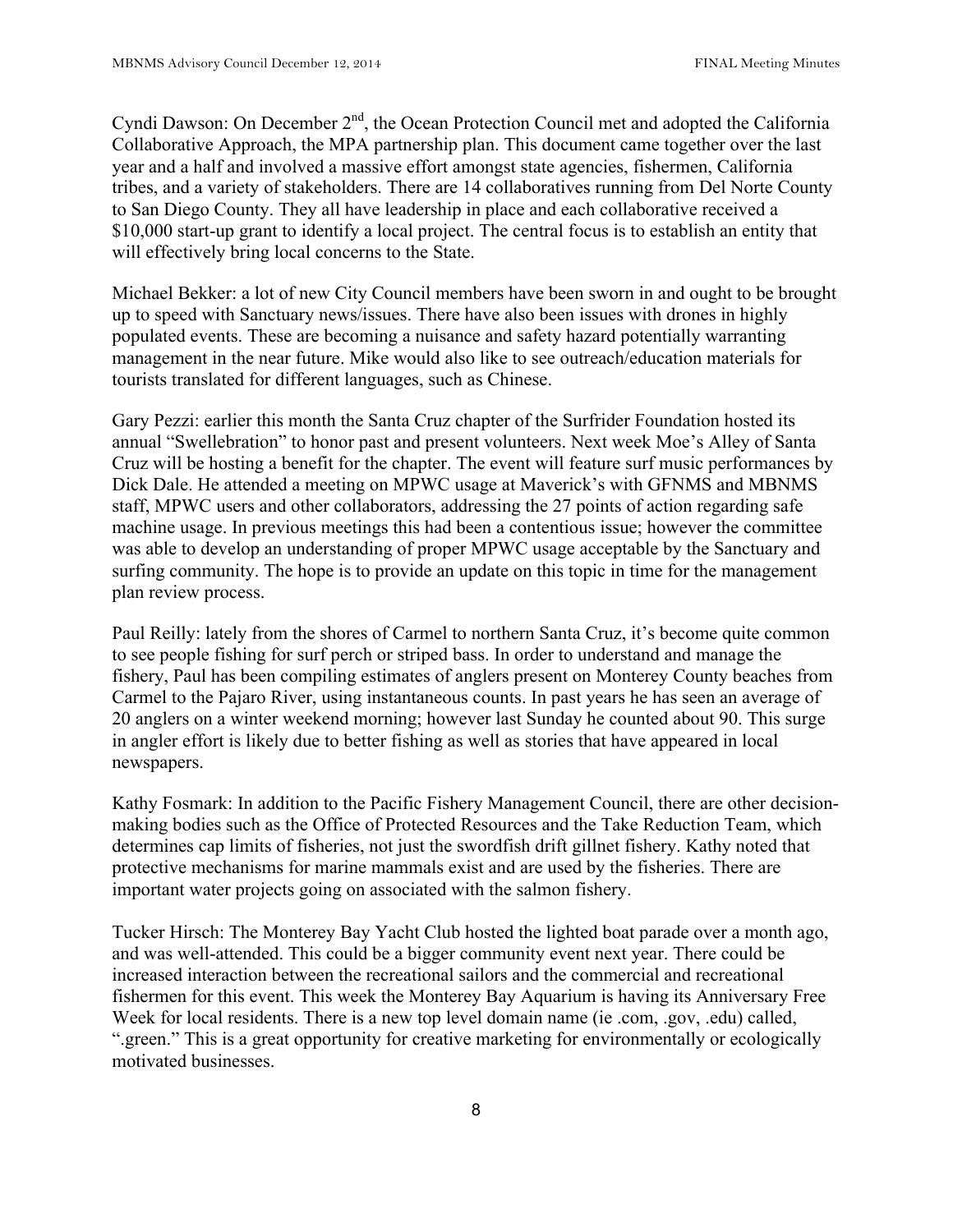# **IX. INFORMATION ITEM: WHALE ENTANGLEMENT TEAM UPDATE**

Public Comment:

Meri Bautch – Marine Life Studies Volunteer

Pieter Folkens talk was very interesting, informative, educational and heartbreaking (for the whales that get entangled).

Pieter Folkens presented on whale entanglement issues, challenges with response to reported sightings of entangled whales, disentanglement permits and how disentanglement works. Pieter is a co-investigator authorized under the Marine Mammal Health and Stranding Response Program permit, the Marine Mammal Protection Act and the Endangered Species Act to engage in whale disentanglement. From 2000-2012, the average number of reports was only eight, but this year that number has more than tripled. Most of the time, fishing and whale watching vessels report entangled whales. Depending on weather conditions, it takes the team an average of two hours to respond to a whale. In cases of bad weather, telemetry buoys are attached to the line and used to relocate the animal. These buoys are critical in finding whales that are hard to reach. A lot of fundraising is needed to acquire more buoys. Pieter hopes that future policy changes can be made to mitigate the amount of abandoned fishing gear that exists and potentially reduce the amount of whale entanglements in the future.

Advisory Council Member Discussion:

Members asked many questions including how WET is authorized, who Pieter represents, what gear types are most responsible for entanglements, the average response time and the dangers associated with disentanglement. Pieter represents the Alaska Whale Foundation and is authorized under the Marine Mammal Protection Act. He is one of 19 individuals permitted to engage in whale disentanglements. Since the average response time is two hours, having more telemetry buoys could help WET relocate a distressed whale when conditions are hazardous and the team has to leave the whale for a period of time. Pieter reiterated that this is dangerous work and people have died and/or been injured.

### **X. INFORMATION ITEM: YOUR SANCTUARY TV UPDATE**

Steve Ellzey updated members on Your Sanctuary TV projects occurring in the region. Right now efforts are being made to separate Your Sanctuary TV into its own entity, rather than being a Community TV product. Steve went on to clarify some confusion between *Your Sanctuary* and Your Sanctuary TV. *Your Sanctuary* is a television program Steve and Paul Michel produce about Monterey Bay National Marine Sanctuary. Your Sanctuary TV is a producer, curator, distributor, and marketer of ocean and Great Lakes conservation video content. Materials and videos from Your Sanctuary TV can be found on its website, yoursanctuarytv.org, YouTube channel and Facebook page. *Your Sanctuary* and various aspects of Your Sanctuary TV have been broadcast on over 350 community television stations nationwide. Steve is currently working with over 120 different YouTube videos, which have received thousands of views from over 170 different countries around the world, especially in the UK and Canada. Steve is working on expanding to different media outlets such as, Instagram and Pinterest. He is also working with NOAA and Oceans Today in order to obtain and assimilate more video content. He would like to connect with corporations in the future to spotlight businesses in the region and potentially develop sponsorships. The main goal is to establish Your Sanctuary TV as its own unit so it doesn't depend on government funding for support.